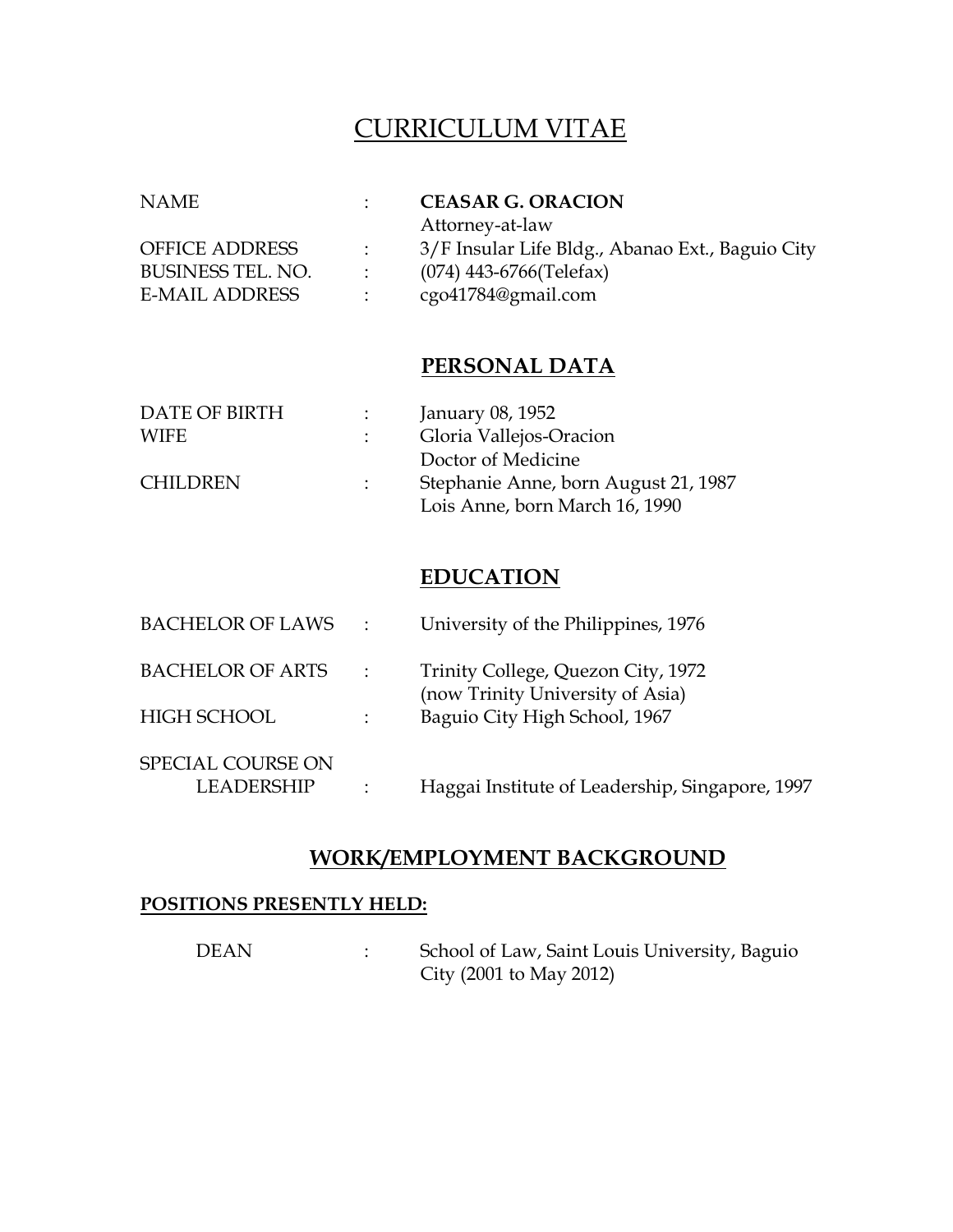| DEPARTMENT HEAD:                                                                  |                           | Remedial Law and Legal Ethics Department,<br>School of Law, Saint Louis University<br>$(2002 - 2012)$                                     |
|-----------------------------------------------------------------------------------|---------------------------|-------------------------------------------------------------------------------------------------------------------------------------------|
| PROFESSOR OF LAW:                                                                 |                           | Saint Louis University, School of Law<br>(teaching/has taught Evidence, Constitutional<br>Law, Law on Natural Resources and Legal Ethics) |
| MEMBER, BOARD OF                                                                  |                           |                                                                                                                                           |
| <b>DIRECTORS</b>                                                                  | $\ddot{\phantom{0}}$      | John Hay Management Corporation<br>(April 2010 to present)                                                                                |
| <b>CORPORATE</b>                                                                  |                           |                                                                                                                                           |
| <b>TREASURER</b>                                                                  | $\mathbb{Z}^{\mathbb{Z}}$ | John Hay Management Corporation<br>(September 2010 to present)                                                                            |
| MEMBER, BOARD OF                                                                  |                           |                                                                                                                                           |
| <b>TRUSTEES</b>                                                                   | ÷                         | Easter College, Baguio City<br>(2007 to present)                                                                                          |
| MEMBER, BOARD OF<br><b>REGENTS</b><br>(representing Cong.<br>Juan Edgardo Angara) |                           | <b>Benguet State University</b><br>(April 2010 to May 2013)                                                                               |
| MEMBER, BOARD OF                                                                  |                           |                                                                                                                                           |
| <b>TRUSTEES</b>                                                                   | $\mathbb{Z}^{\mathbb{Z}}$ | Philippine Association of Law Schools<br>$(2009 \text{ to } 2011)$                                                                        |
| <b>PRESIDENT</b>                                                                  | $\ddot{\phantom{a}}$      | HOPE OF BARTIMAEUS, INC.                                                                                                                  |
| <b>PRESIDENT</b>                                                                  | $\mathbb{R}^{\mathbb{Z}}$ | HAVEN CHILDREN'S HOME, INC.<br>$(1989-1995)$                                                                                              |
| <b>SENIOR PARTNER</b>                                                             | ÷                         | Oracion Barlis & Associates Law Office<br>3/F Insular Life Bldg., Abanao Ext., Baguio City                                                |